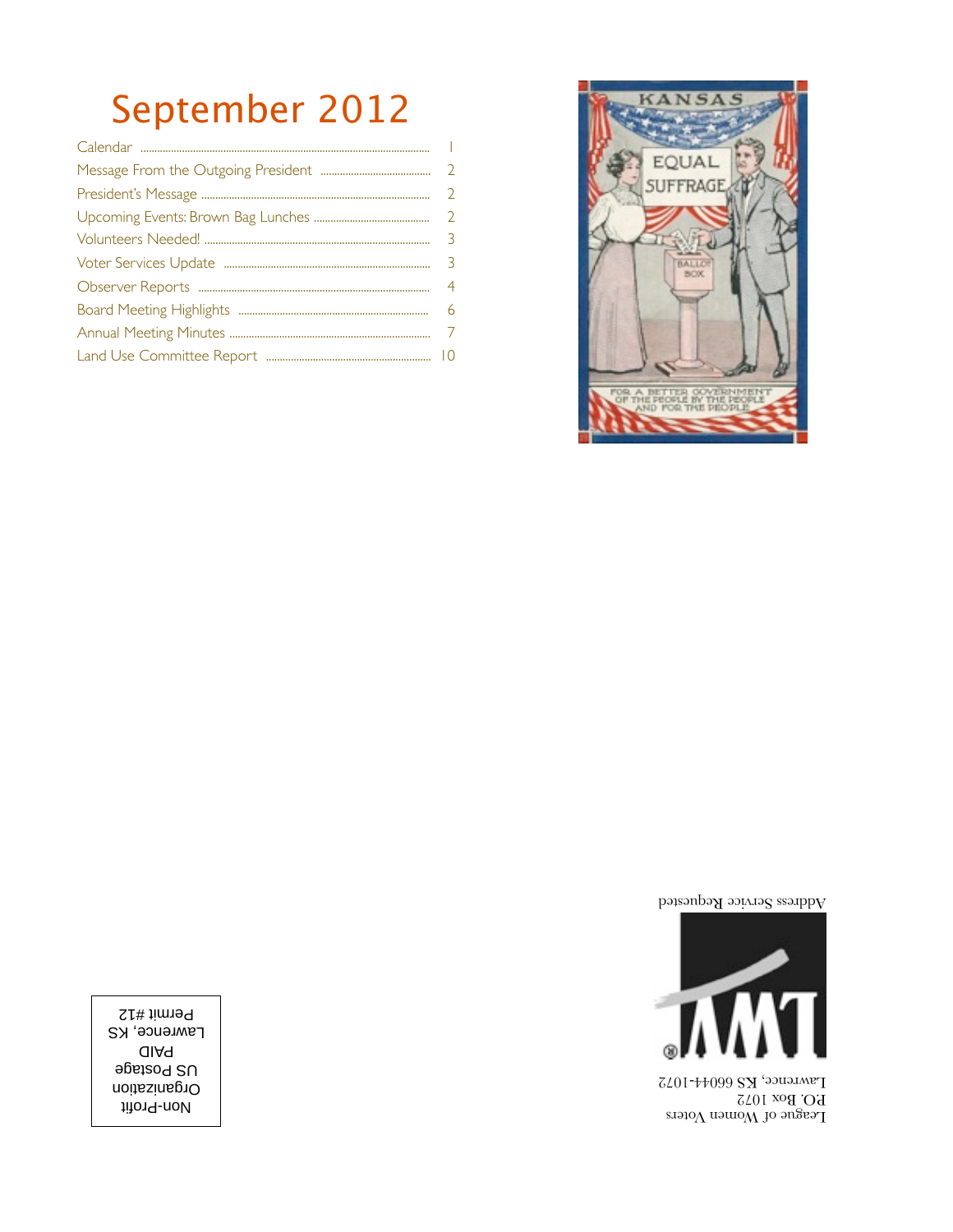

# **TheVOTER**

#### Bulletin of the League of Women Voters of Lawrence-Douglas County, KS

The League of Women Voters is a non-partisan political organization encouraging the informed and active participation of citizens in government and influencing public policy through education and advocacy.

| President::<br>Membership:<br>Voter Editor: | Melinda Henderson<br>Bonnie Dunham<br>Emily Pabst                                   | melinlwv@gmail.com<br>bondun I 23@yahoo.com<br>emily.pabst@gmail.com |
|---------------------------------------------|-------------------------------------------------------------------------------------|----------------------------------------------------------------------|
| Local League:                               | http://www.lawrenceleague.com<br>www.facebook.com/lwvldc.<br>www.twitter.com/lwvldc |                                                                      |
| State League:<br>National League:           | http://www.lwvk.org<br>http://www.lwv.org                                           |                                                                      |



# League Calendar

| <b>Please Note:</b><br>There are many voter registration days coming up before the General Election -<br>see article on page 3 and choose one you'd like to volunteer for! |          |                                                                                                                                                                                                          |  |  |  |
|----------------------------------------------------------------------------------------------------------------------------------------------------------------------------|----------|----------------------------------------------------------------------------------------------------------------------------------------------------------------------------------------------------------|--|--|--|
| Saturday,<br>Sept. 22nd                                                                                                                                                    | 7:00 PM  | LWV L/DC Land Use Committee Meeting. Community Mercantile. 901 lowa St.                                                                                                                                  |  |  |  |
| Tuesday,<br>Sept. 25th                                                                                                                                                     | 6:30 PM  | Proclamation for National Voter Registration Day. City Commission Chambers, City<br>Hall, 6 E, 6th St.                                                                                                   |  |  |  |
| Saturday,<br>Sept. 29th                                                                                                                                                    |          | 10:00 AM Voter Education Coalition Candidate Fair. Visitors Center. 402 N. 2nd Street.                                                                                                                   |  |  |  |
| Monday,<br>Oct. 8th                                                                                                                                                        |          | <b>VOTER submission deadline.</b> Please send submissions to emily.pabst@gmail.com.                                                                                                                      |  |  |  |
| Thursday,<br>Oct. I Ith                                                                                                                                                    | 7:00 PM  | LWV L/DC Board Meeting. Plymouth Congregational Church, 945 Vermont St. All<br>League members are invited to attend.                                                                                     |  |  |  |
| Saturday,<br>Oct. 13th                                                                                                                                                     | 11:00 AM | LWV L/DC Brown Bag Lunch. Speaker Mary Lindsey presents, "Corporate Person-<br>hood: Is Democracy for Sale?" Bring your own lunch. Drinks and dessert provided.<br>LDCFD Fire Station, 1911 Stewart Ave. |  |  |  |
| Monday,<br>Oct. 15th                                                                                                                                                       | 6:30 PM  | Voter Education Coalition Candidate Forum. County Commission Chambers, 1100<br>Mass. St.                                                                                                                 |  |  |  |
| Tuesday,<br>Oct. 16th                                                                                                                                                      |          | Last Day to Register to Vote for the General Election.                                                                                                                                                   |  |  |  |
| Monday,<br>Nov. 12th                                                                                                                                                       | 11:00 AM | LWV L/DC Brown Bag Lunch. Speaker Dave Corliss presents "City Hall Updates."<br>Bring your own lunch. Drinks and dessert provided. Carnegie Building, 200 W. 9th St.                                     |  |  |  |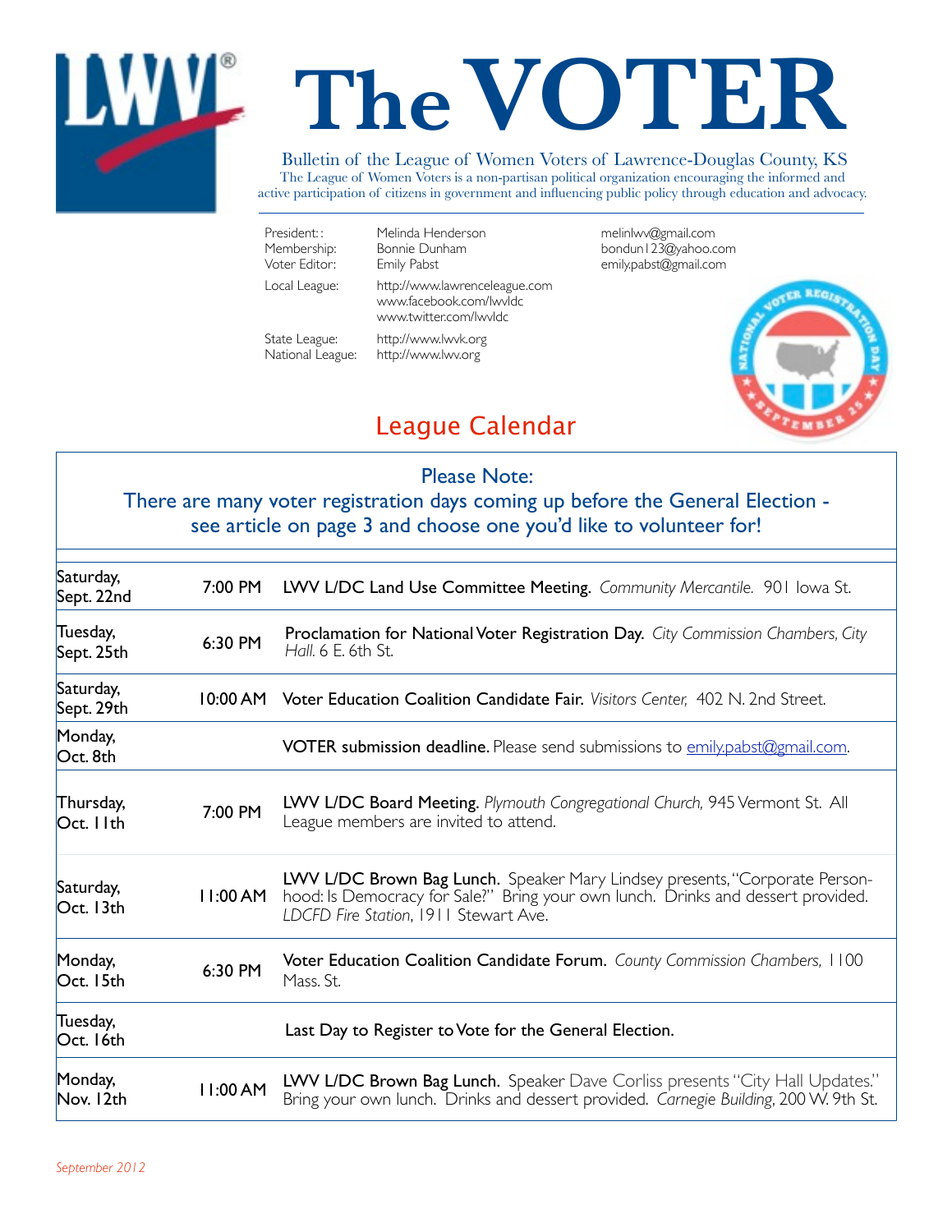# Message From the Outgoing President

Happy Fall! It is with regret that I must resign as President and from the Board due to a family illness. Melinda Henderson has agreed to be President and the board meeting has accepted her into this position. Be assured that this is an excellent board and the organization is in good hands. Thank you for allowing me to lead this fabulous organization.

--Carrie Lindsey, outgoing President

# President's Message

First, a big thanks to Carrie for having gotten this League year off to a tremendous start. I'm looking forward to continuing to implement her goals and objectives as I serve as your President through April 2013. This change in leadership happened rather quickly, so I am still getting my bearings, but rest assured I love the League and will strive to make sure that we are visible to the public and support our positions. I have the most awesome Board of Directors to work with, and past-president Kay Hale is willing to mentor me whenever necessary. For those of you who have internet access, please be advised that I will be sending out updates regarding League activities as they occur between Voter publications. One of my goals is to move our League further into using 21st century technology, including Facebook, Twitter, our website and, of course, email. And I'm very lucky that Carrie foresaw the need for our Election Cycle Assistant, Emily Pabst, who has been invaluable scheduling Voter Services activities in this election year that we can strive to make a difference. Space is limited for this Voter, so I'll sign off for now. Please feel free to contact me at either [melinlwv@gmail.com](mailto:melinlwv@gmail.com) or 841- 8191. I look forward to hearing from you with suggestions on how to make our League even bigger and better than it is today, and that's a tall order!

--Melinda Henderson, President

# Upcoming Events: Brown Bag Lunches

#### October Brown Bag Lunch

Join LWV members for the next Brown Bag Lunch, 11 a.m. to 1 p.m., Saturday, Oct. 13, at the Fire Station, 19th and Stewart (19th and Iowa).

Kay Hale arranged for Mary Lindsey to speak on "Corporate Personhood: Is Democracy for Sale?" Ms. Lindsey is spokesperson for the "Kansas City Move to Amend," a group that is concerned about "the court precedent that gives corporations constitutional rights intended solely for human beings." LWVUS has testified before Congress about some of the effects of this court decision, including the flood of corporate donations flowing into campaigns.

Bring your lunch and we will provide drinks and dessert. Plan to eat at 11 and Ms. Lindsey will speak at 11:30. The meeting is open to the public, so please bring a friend.

#### November Brown Bag Lunch

Curious about all those controversial city projects and city priorities? Come to the November Brown Bag Lunch and get the latest information in a "City Hall Update" presented by City Manager Dave Corliss. Date: Monday, Nov. 12, 2012 Time: 11 a.m. to 1 p.m. (speaker at 11:30) Location: Carnegie Building, 9th and Vermont

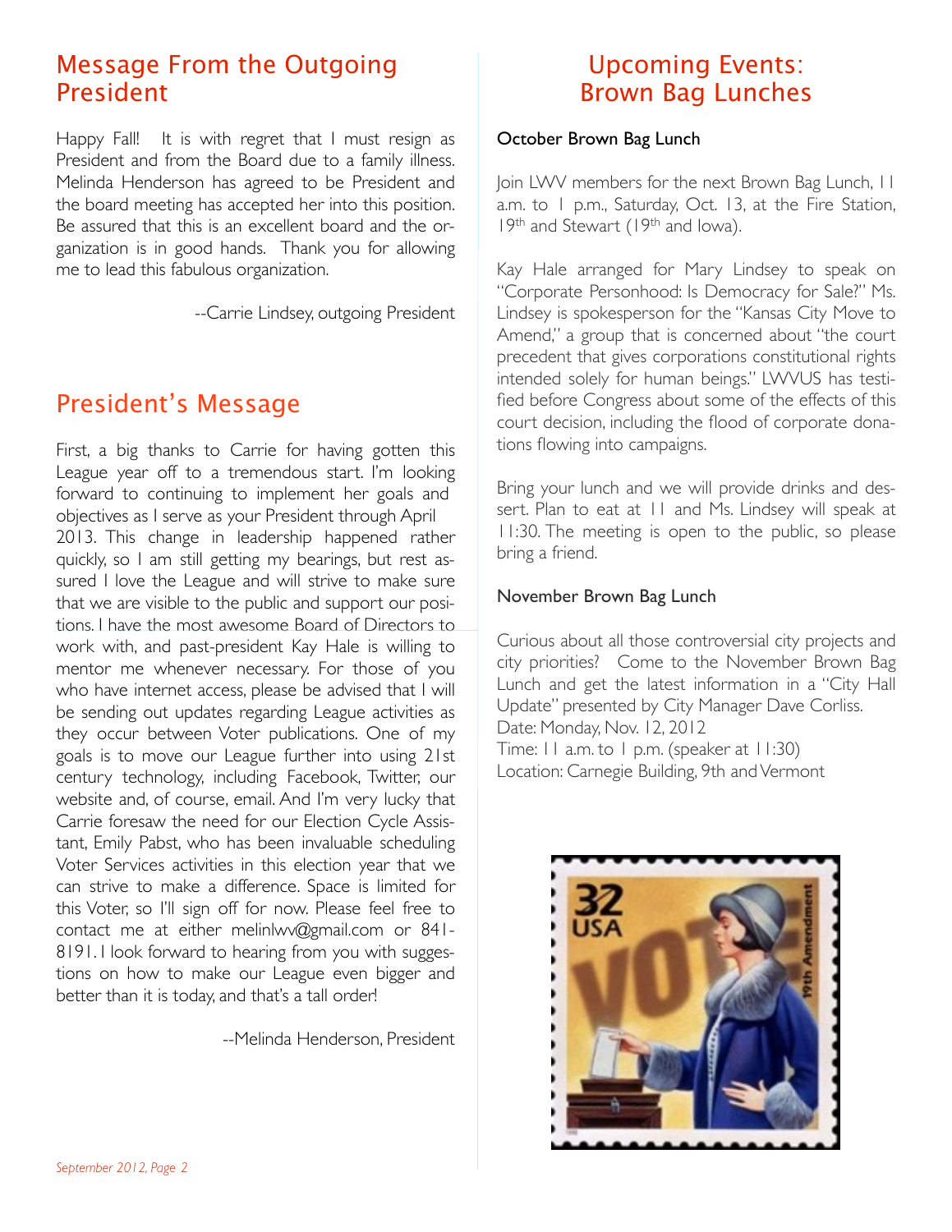#### Volunteers Needed! for Voter Registration/Outreach Events

Sunday, Sep 23, 2-5pm Lawrence Public Library

Tuesday, Sep 25, 6:30pm City Hall: Proclamation for Voter Registration Day

Friday, Sep 28, 5-8pm Final Friday (downtown)

Saturday, Sep 29, 10am – noon VEC Candidate Fair Visitor Center

Saturday, Oct 6, 7am – 4pm Lawrence Flea (market) 8th and Pennsylvania

Sunday, Oct 7, 2-5pm Lawrence Public Library

Friday, Oct 12, 6-9pm Free State High School football game

Monday, Oct 15, 6-10pm County Commission Chambers

Saturday, Oct 27, 7-11am Farmers' Market Voter Outreach with candidates and KLWN

Any Saturday morning in Baldwin at the Baldwin Farmer's Market.

If you want to volunteer for any of these events, please contact Melinda Henderson, Chair of Voter Services Committee at [melinlwv@gmail.com](mailto:melinlwv@gmail.com). Thanks so much for your support!



# Voter Services Update

The Voter Services Committee has been extraordinarily busy this summer. As of this publication date, we've already reached our goal to register over 200 people before October 16th. Emily Pabst, our Election Cycle Assistant, has done an amazing job of finding opportunities for us to register voters this summer. And we're going to continue to do that until October 16th which is the last day for registering voters for the general election on November 6th. I want to shout out a big THANK YOU to the following League members and volunteers who helped to register voters so far:

Bob and Lee Ann Duver, Hilda Enoch, Sue Himes, Marlene Merrill, Kay Hale, Jeanne Mann, Scott Criqui, Eileen Larson, Bev Worster, Patrick Wilbur, Carrie Lindsey, Carladyne Conyers, Bonnie Dunham, Diane Oakes, Margaret & Bill Arnold, James Dunn, Frankie Foster-Davis, Austin Turney, Marilyn Roy, Cille King, CJ Brune, Barbara Twarog, Margo Gordon, Kay & Gary Hale and Carey Maynard-Moody. And thank you to the following non-League volunteers: Bill Getz, Allan & Lousie Hanson and Jeff Miller (grandson of lifetime League member Mary P. Miller…thanks for the referral, Mary!)

We have held Voter Registration events at the following locales: Lecompton Territorial Days, Lawrence's annual Sidewalk Sale, Final Fridays at the Warehouse Arts District, Lawrence Public Library (several times, plus more to come), Douglas County Fair (we were there, but no one registered…perhaps a conflict with the Demolition Derby event?), Lawrence Farmers Market, Kaw Valley Kickball Game of the Week, Checkers Grocery Store, tried for Busker Fest but got rained out, Kansas Fiddling & Picking Championships, tried for Lawrence Flea (market) but got rained out, Fall Arts & Crafts Festival, Pinnacle Career Institute, Lawrence Alliance Festival of Cultures and Naturalization Ceremony at Dole Institute. WHEW! We still have many events scheduled so please consider volunteering if you haven't already.

AND…the Lawrence City Commission is going to issue a proclamation for National Voter Registration Day on September 25th to recognize the work we've done so far this year, along with the Douglas County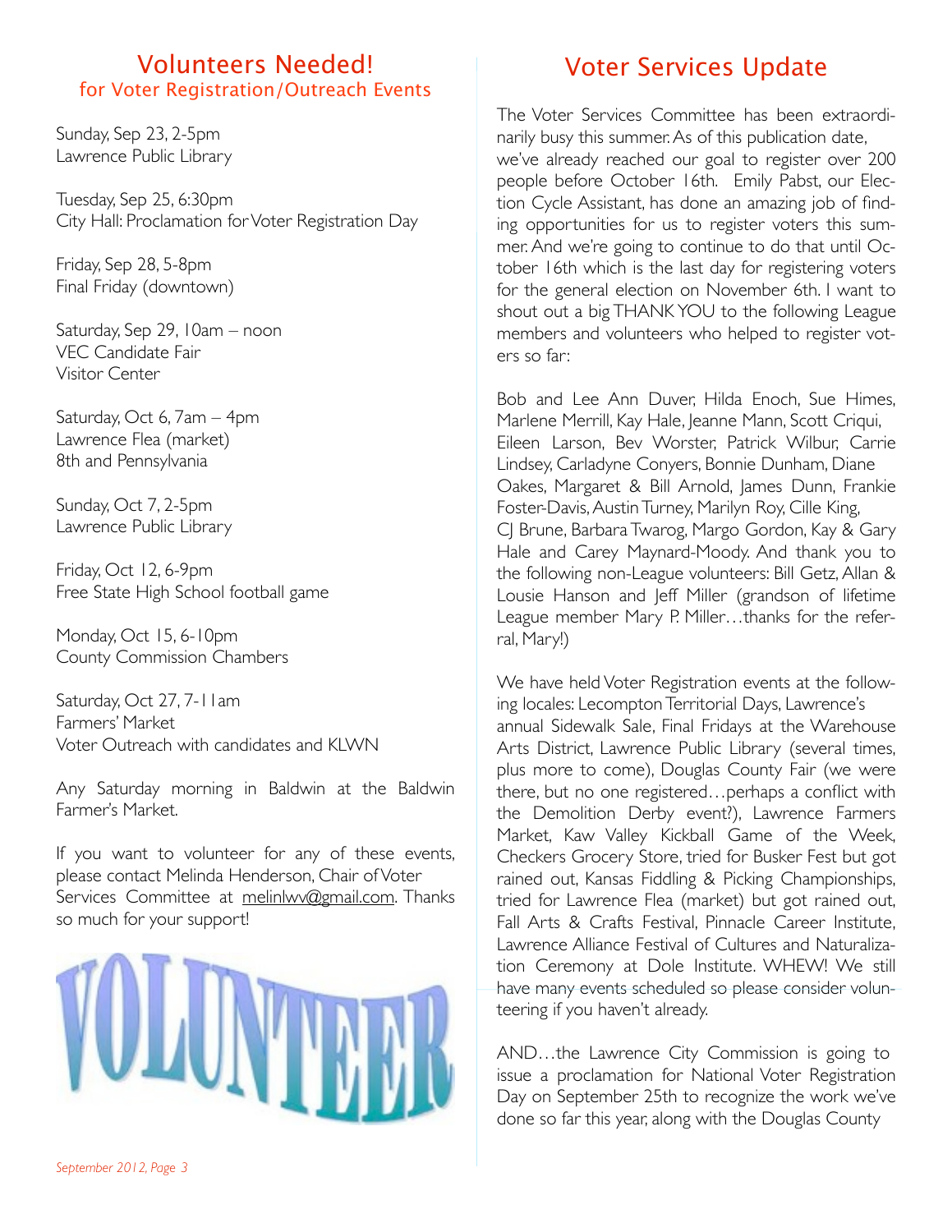Clerk's office's efforts. If you can attend the meeting, the proclamation will be approximately 6:30pm at City Hall. If you can't attend, please watch on Knology Channel 25 if you get that TV channel. We're also in the process of setting up another proclamation for the 100th anniversary of Kansas women obtaining the right to vote in 1912…EIGHT years before the 19th amendment! Stay tuned for that announcement.

--Melinda Henderson, Chair, Voter Services

# Lawrence-Douglas County Housing Authority Board of Commissioners Meeting August 27th, 2012

A monthly meeting of the Lawrence- Douglas County Housing Authority (LDCHA) Board of Commissioners was held on August 27th. A report of the meeting is shown below:

• Brenda O'Keefe was sworn in for another term as a Commissioner.

• Toni Wheeler, City Attorney, highlighted the Open Meetings Law and

advised commissioners to be aware of its requirements.

• Comments from a tenant about how rent is calculated were received.

#### • Executive Director's Report:

1) Congressional leaders plan to draft and adopt a continuing resolution in September, which may result in a decrease in the Public Housing subsidy after March 2013.

2) A Notice of Proposed Changes to the Utility Allowance approved by the Board was sent to tenants for comment.

3) 2013 Moving to Work (MTW) Preliminary Initiatives were provided for the Board's review.

4) A Real Estate Assessment Center (REAC) physical inspection is scheduled for Clinton Place on September 26th.

5) Three new LDCHA staff members were introduced including one intern.

6) The agency sponsored a successful ZOMBIE walk on July 28th.

• The Energy Performance Contract Year Guarantee was contained in the agenda packet. This report will be provided to HUD.

• The Board discussed the RFO evaluation schedule for a potential development project. Background: LDCHA issued a Request for Qualification (RFQ) for a Potential Development Partner and received submissions from two developers on July 2. An evaluation schedule for the RFQ responses was identified. Neighborhood Associations will be notified of the schedule as soon as possible.

--Kay Hale, Observer

## Lawrence Public Library Board of Trustees Meeting July 16, 2012, 4:30 p.m.

Board Members Present: Fran Devlin, Joan Golden, Ursula Minor, Deborah Thompson, and Chris Burger Absent: David Vance and Terry Leibold Library Staff Present: Brad Allen, Kim Fletcher, Lynn Koenig, and Sherri Turner Guests: John Wilkins, Gould Evans; Dennis Odgers,

BA Green; Tracy Green, BA Green; Elinor Tourtellot, League of Women Voters

#### Renovation/Expansion Update:

BA Green has studied the schematic design and confirmed the budget and are now working on design development with Gould Evans. The project should be put out to bid in Mid-August. The construction Documents should be done in early January and they will be able to start library construction in February.

John Wilkins, with Gould Evans, discussed the phasing of the project. There should be enough money in the soft costs to cover a move for the library. Dave Corliss is doing the negotiating.

Proposed Schedule from Gould Evans:

Sept. 2012- Last Friends Books sale at current site Oct. 2012- Start working on Borders to get ready for the library.

Nov. 2012- Start working on half of the parking lot. Dec. 2012- The library will actually move into borders. There will be no parking lot at the current library site.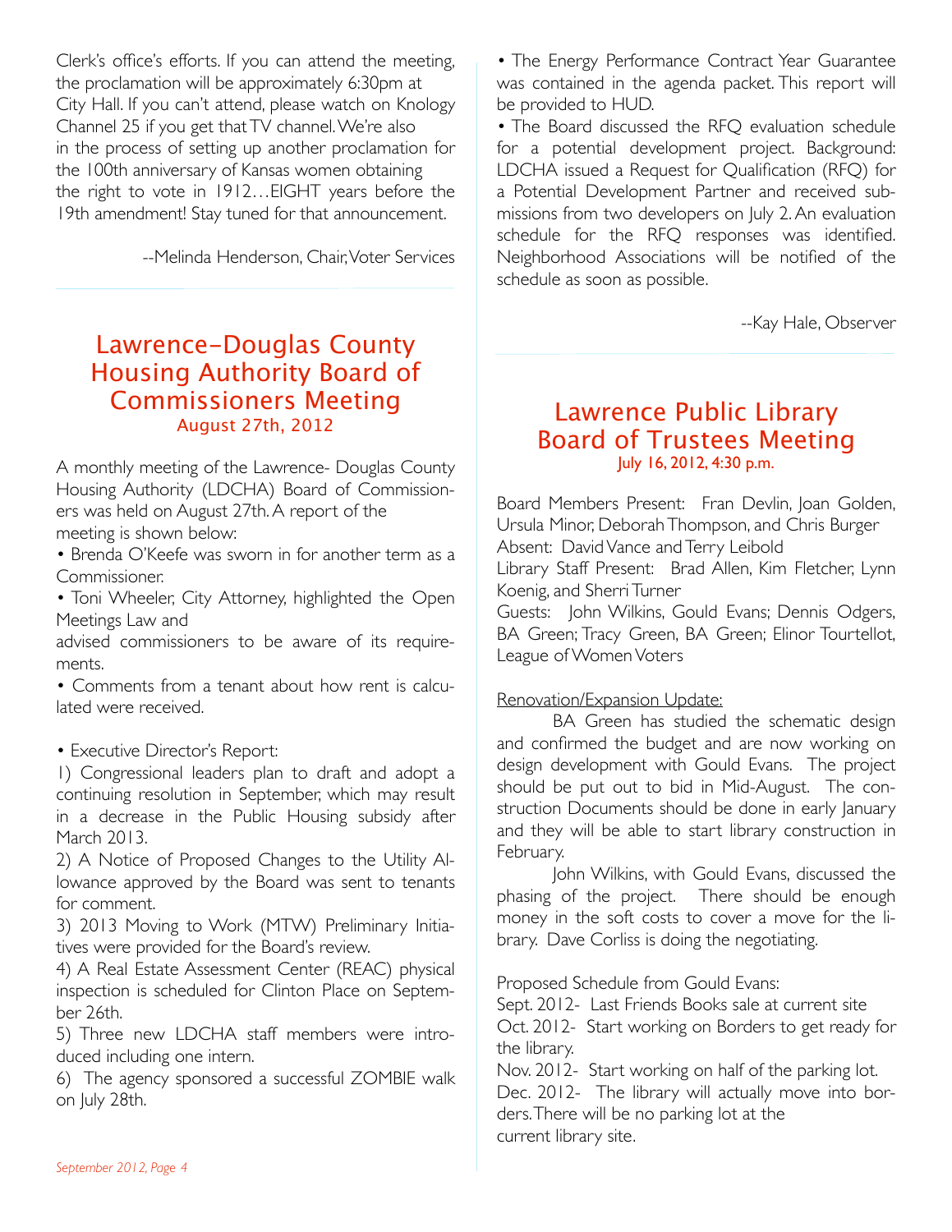Jan. 2013- T he library will be operational at Borders.

Feb. 2013- Start construction on the renovation and addition.

Jun. 2013- The garage will be completed for Pool Season.

Mar. 2014- The library will start to move back into the new library.

May 2014 - The project will be completed.

There was mention of using the Hobbs Taylor Lots for staff, or maybe renting modular units and putting them into the Borders Parking Lot. Deborah discussed the transparency of the project, and she asked BA Green and Gould Evans to come to the monthly Board Meetings so that the board can keep the public informed. There is going to be a July 24, 2012 meeting for the Arts Committee. Chris Burger asked how much money/time will it save for the project if the library moves off site? BA Green said that it would save a couple of months at least. It was mentioned that there is room in the Allen Press to store items. If the library moves, it will probably cost around \$150,000. There is room in the soft costs of the budget, and nothing would be lost from the program. Brad Allen mentioned that it might be more costly for the library to move off site, but the move will be better overall for the staff. A survey of the staff revealed that more than 60% said that they were in favor of moving. John Wilkins talked about the process behind moving. It will all fit into the \$19 million price tag. There is about \$300,000 left over so money could be spent on moving. Chris mentioned that we can give input on this project but ultimately the city makes the final decision. BA Green said that the library should know the answer of whether the library will be moving or not by the next Board Meeting.

Deborah asked if there was any information regarding the soil testing, BA Green said there were no big surprises. BA Green promised that the board would have a more comprehensive cost analysis.

#### Friends Report:

The Friends made \$1000 at their Mystery Book Sale, and on July 28th they are having their drop-off day so people can bring donations to the library without leaving the car.

#### Springsted Proposal (for compensation analysis):

Springsted specializes in data gathering and analysis for libraries and cities. They offer a 5 year plan of compensation recommendation. The cost, based on the size of the staff, will be two payments of \$1200 each. Joan moved and Deborah seconded to accept Springsted's compensation study proposal to be paid over 2 years. The board approved the motion.

#### Library Directors Report:

The design committee is moving into the Design Development phase and they will be meeting every other Friday. Fred Schlipf, library consultant, met with library staff and the group at Gould Evans. His main concern was about direct sunlight disturbing the patrons. Additionally, he and the programming librarian met with the Arts Center and they discussed working together on the Free State Film Festival.

Brad and Kathleen met with Gary Bennett at Laird Noller about helping the library to purchase a van. They came to an arrangement that will allow more branding opportunities. Brad also met with the hospital to talk about joint programming.

The meeting adjourned at 6:00 p.m.

--Elinor Tourtellot, Observer

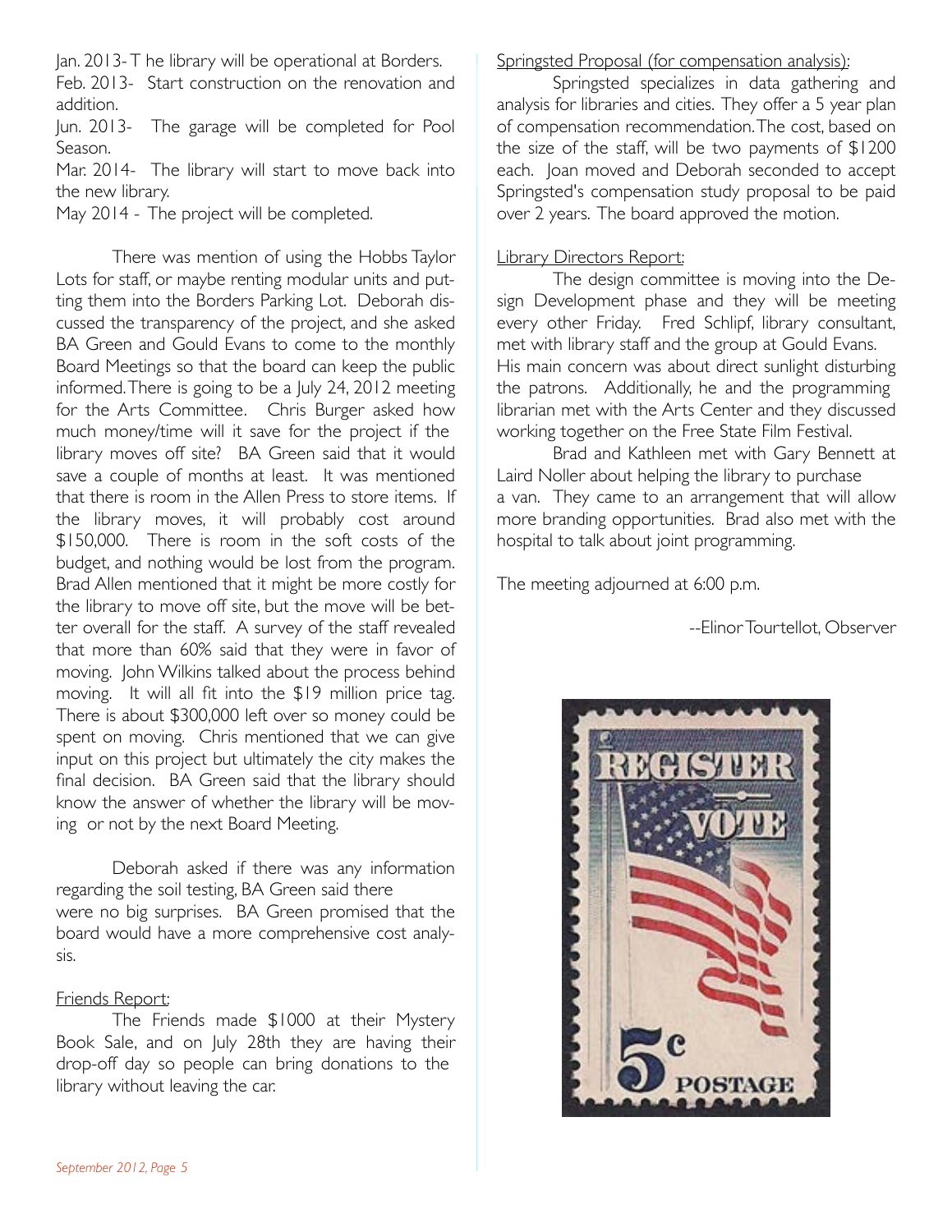## Highlights of the June Board Meeting June 14, 2012, 7–9 pm First Methodist Church, Rm 305

Present: Carrie Lindsey (Pres), Milton Scott (VP), Marjorie Cole (Treas), Caleb Morse (Secr); Directors: Bonnie Dunham, James Dunn, Sally Hayden, Melinda Henderson, Cille King, Marlene Merrill. Members: Nancy Dunn. Absent: Margaret Arnold, David Burress (Pres Elect), Ruth Lichtwardt.

Carrie introduced Emily Pabst, our new Election Cycle Assistant.

Treasurer's report. total income for May of \$361.00; expenses were \$1142.29. President's Report. Carrie reported that League might be asked to send a representative to the Joint Economic Development Council., which was on the City Commission agenda for the following week. Brown Bag Luncheon. Bonnie reported that Emily will help set up a survey of members about their interest level and preferred times for future Brown Bag Lunches and asked for ideas on relevant topics. Election Assistant pay schedule. After discussion, Melinda (Cille) moved to pay Emily in four equal installment of \$575 each, disbursed on the 15th of each month; carried. Carrie will direct her work, helping her to prioritize tasks. LWV US Convention. James and Cille reported on their experiences at National Convention. National Program for 2012– 2014 includes a new policy on sentencing, which advocates for alternatives to imprisonment and opposes mandatory minimums for drug offenses. Delegates approved a study to update our agriculture position. Other successful motions included endorsement of a constitutional amendment which would allow Congress and the States to set regulations on campaign contributions and expenditures and one to increase per member payments from \$30 to \$31. Keynote speaker Kathleen Hall Jamieson spoke on false and misleading political ads by third parties. LWVK Board. The next meeting of the Board will occur on June 23 in Topeka. Voter Services. Melinda reported that the Voter Education Commission (VEC) is planning forums for primary races. Melinda is focusing on voter education and registration.

#### Highlights of the July Board Meeting July 12, 2012, 7–9 pm First Methodist Church, Rm 305

Present: David Burress, Marjorie Cole, James Dunn, Melinda Henderson, Cille King, Marlene Merrill, Ruth Lichwardt, Milton Scott. Members:

Nancy Dunn. Others: Emily Pabst. Absent: Margaret Arnold, Bonnie Dunham, Sally Hayden, Carrie Lindsey, Caleb Morse.

Milton presided in Carrie's absence; Marlene was appointed to serve as secretary in Caleb's absence.

Treasurer's Report. The League has \$1704.31 in our checking acct, \$4399.35 in money market, \$7117.22 in Stucky, and \$1088.58 in judiciary. President's Report. Carrie praised the efforts of Voter Services and thanked Sally for filling in as guest editor of the Voter. Google Groups. A motion to adopt a policy to add League members to our Google Groups list directly, with the option to opt out, was tabled pending further discussion. LWVK Board. James reported that he attended state board orientation with Marsha Marin from National. Voter Services. Melinda reported that League registered five voters at Lecompton's Territorial Days. Melinda participated in a webinar for the website Vote 411. VEC scheduled a candidate forum for primary races for July 16. The Voter. Ruth mentioned that we still need a substitute editor for the September, October, and November issues.

## Highlights of the August Board Meeting August 9, 2012, 7–9 pm First Methodist Church, Rm 305

Present: Margaret Arnold, David Burress, Marjorie Cole, Bonnie Dunham, James Dunn, Melinda Henderson, Cille King, Carrie Lindsey, Caleb Morse. Members: Nancy Dunn. Others: Alan Cowles; Emily Pabst. Absent: Sally Hayden, Ruth Lichwardt, Marlene Merrill, Milton Scott.

The board accepted a letter and draft of a City ordinance on the Kansas Open Meetings Act (KOMA)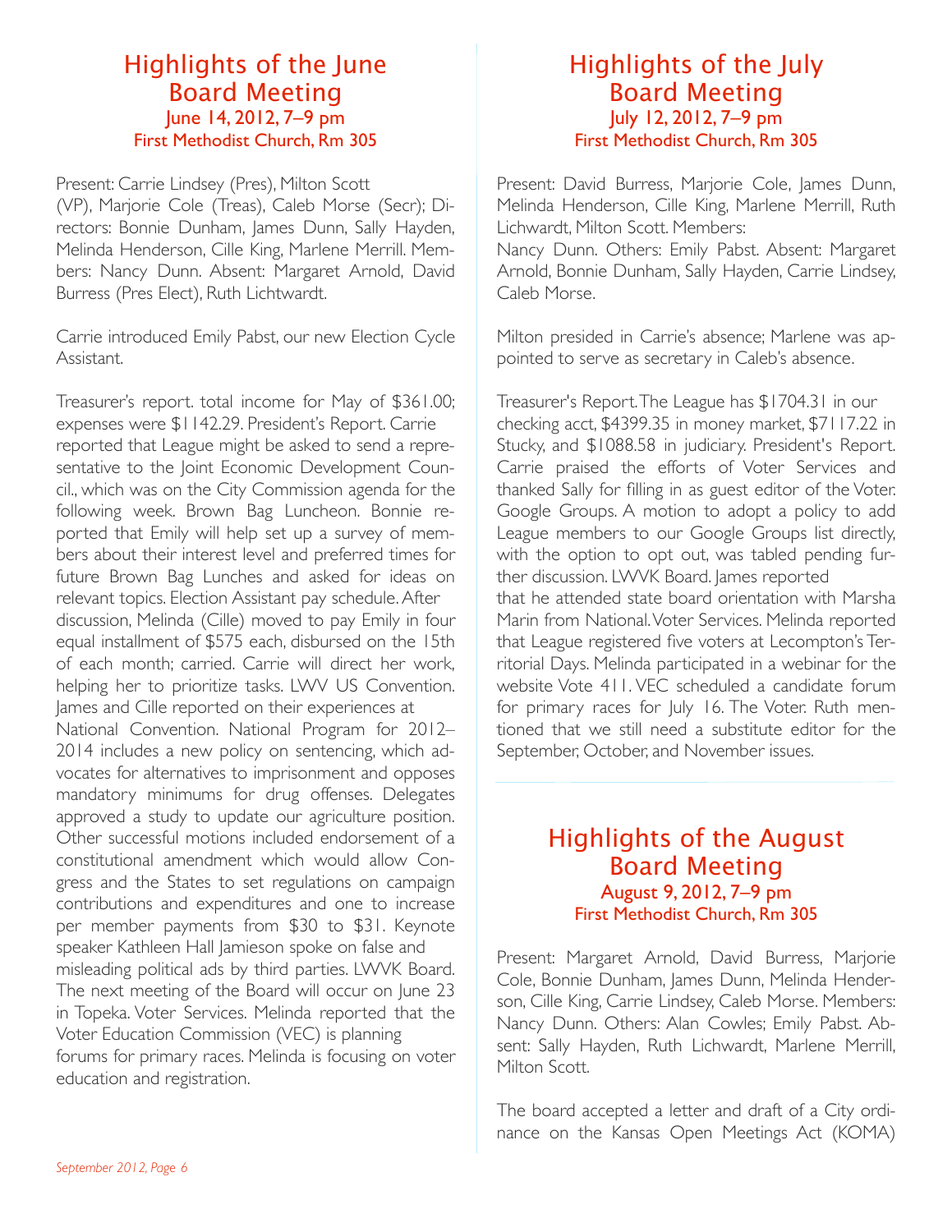from Alan Cowles. Mr. Cowles believes members of some local boards do not understand KOMA, and hopes that the city will adopt an ordinance requiring instruction about the requirements of the act.

Treasurer's report. Income for July of was \$1200; expenses were \$804.68. President's report. Carrie reported the League's letter on sustainability was published in the Lawrence Journal-World. Voter Services. Melinda reported that Voter Services had registered 61 voters over the past month. Membership and Leadership Development. Bonnie announced that Margaret had joined the committee. Planning Commission Orientation. Commissioners were pleased that League was involved and some members expressed their gratitude for Land Use Committee participation in the planning process. Board responsibilities and portfolios. As part of a discussion of a series of proposals regarding Board member responsibilities, David (Carrie) moved to make policy of the first of these, that Board members make a "personally meaningful monetary contribution" to the organization; motion failed. Carrie (Caleb) moved to table the remaining proposals until the whole Board has had a chance to examine the proposals; carried. Voter Mailing Committee. An ad-hoc "Voter Mailing Committee" will discuss the cost of mailing the Voter and bring a recommendation to the Board. Social Media. Melinda reported on using our Facebook and Twitter accounts, and suggested the appointment of a Social Media Chair. New Co-President. Melinda had offered to help Carrie in her duties as president by serving as Co-President, allowed by Section 7 of our bylaws. Carrie (Margaret) moved that Melinda be appointed to preside as Co-President; carried.



#### Minutes of the LWV L-DC Annual Meeting April 21, 2012 Smith Center at Brandon Woods

Note: Participants' first and last names are given the first time they are mentioned in these minutes. Thereafter, they are referred to only by their first names.

Call to order. After the luncheon and presentation by speaker Camille Nohe ("What's up with the LWV US privatization study?"), President Kay Hale called the business meeting to order, at about 1 pm.

Order of business. Caleb Morse read the order of business as printed in the Annual Meeting program. Caleb (Hilda Enoch) moved adoption of the order of business, with "Report of 2009 Minutes Committee" corrected to "Report of 2011 Minutes Committee"; carried.

Quorum present. Caleb reported 44 members in good standing (including new members Sally Hayden and Ginny Weston and returning member linny Ashlock) and one guest (Linda O'Donnell) were present.

Meeting guidelines adopted. David Burress read the proposed meeting guidelines. David (Margaret Arnold) moved to adopt the guidelines; carried.

Annual Meeting minutes. Kay reported that the minutes of the 2011 Annual Meeting have been read and approved by the Committee to Read the Minutes of the 2011 Annual Meeting, and are on file in the Secretary's minutes book. Since there was no objection, Kay referred the minutes of the 2012 Annual Meeting to the Committee to Read the Minutes of the 2012 Annual Meeting, comprised of Jeanne Mann and Arline Seely-Bensch, for approval.

President's report. Kay reported on activities of the LWV L–DC during the past year in the areas of Action and Public Education, Land Use, League Study, Voter Service, Observer Corps, Special Honors/ Events, Organizational Development, Membership Recruitment and Leadership Development (MLD), Events Sponsored by LWV US and LWV K in which we participated, and Community Collaborations. In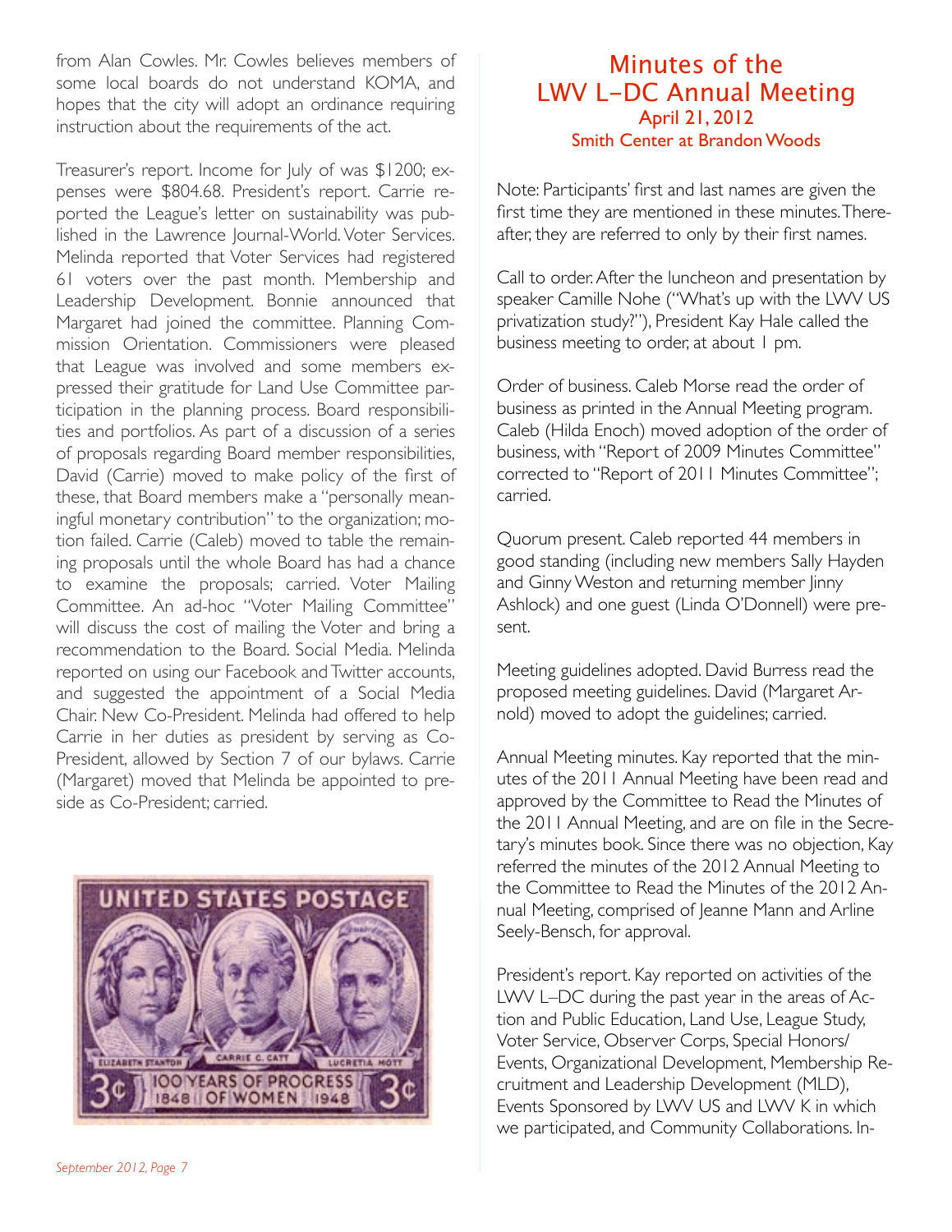cluded among our accomplishments were: convening meetings and forums regarding the planned closure of the Lawrence SRS Office; convening meetings and offering testimony on the redistricting process; convening a forum on the governor's tax plan; carrying out a local study of the LWV US study topic "Federal Role in Education"; submitting 32 letters on planning issues to the Planning Commission and/or City Commission; selecting Scott Criqui as recipient of the 2012 Helen Fluker Open and Accessible Government Award; and growing by a total of six members. Kay singled out for praise Carol Jacobsen, who co-chaired the LWVK study "Kansas Taxes: Who Pays?", Melinda Henderson for her work as the Voter Service Chair, Elinor Tourtelot and Peggy Baker for their work on our Observer Corps, the flexible members of the Board of Directors, and especially Bonnie Dunham, Marjorie Cole and Gary Hale for all their help.

Review of 2011–2012 financial statements. Treasurer Marjorie presented the review of financial statements as submitted by auditor Diane Oakes, who was not present. Diane had found the accounts to be in good order and commended the Treasurer "for her outstanding work in documenting and tracking League accounts." As of March 31, 2012, balances in LWV L-DC accounts were as follows:

Checking Account (fungible, includes bulk mail account and Dues Scholarship Fund  $[next]$  = \$2481.65. Dues Scholarship Fund (a subset of the Checking Ac $count$ ) = \$255; 7 dues scholarships were awarded for the 2011–2012 year.

Money Market Fund (fungible) = \$4397.69 Stucky Account (restricted) = \$7114.55 Judiciary  $=$  \$1088.58

LWV Education Fund (partially fungible: may be used for one quarterly  $PMP$ ) = \$375.48

Carrie Lindsey (Gary Hale) moved to accept the auditor's report; carried. Hilda thanked Marjorie for her fine work.

Treasurer's report. Marjorie presented the 2012–2013 proposed budget on behalf of the Budget Committee (Marjorie, Kay, and Carrie), with the following four items highlighted in the budget narrative: 1. Proposal to increase dues after April 23, 2012, from \$50 to \$55 per individual and \$75 to \$85 per household. The proposed increase would mean that, after PMP payments to LWV US and LWV K, LWV L-DC would retain \$7 annually per full membership for local

2. Proposal to allocate \$2300 to hire an assistant. The Board of Directors has recommended funding this position to help with voter education for about three months during what is anticipated to be an exceptionally busy year for voter education.

3. Planned budget deficit. This year, we faced an unplanned deficit of \$172.66. Even with reduced expenses (see below), the Board expects a planned deficit of \$948.50 during the coming year.

4. Reduced expenses. In order to keep the planned deficit at a minimum, the Board has recommended reducing print publication of the Voter by 50% in the coming year, and sending only one delegate to National Convention.

Lee Ketzel asked how the Board planned to reduce the printing costs associated with the Voter. Carrie suggested increasing the subscription rate for electronic copies. Bill Arnold asked what the assistant would do. Carrie responded that the assistant would help to carry out some of the daily work of the organization: maintaining the website, help with voter registration events, produce voter guides, and all in a timely manner. Hilda remarked that it's shocking that so much of the dues payment goes to LWV US and LWV K; \$50 is already high and makes it hard to attract new members. Marjorie (Hilda) moved to approve the budget. However, it quickly became clear that we needed to decide the dues issue before adopting the budget. David (Sharon Brown) moved to request unanimous consent to revise the order to deal with the dues issue first; carried. Hilda (Gary) moved to increase the dues as proposed in the published budget. Lee Ann asked for clarification on the status of student dues levels; there will be no change to these. Kay called the question; motion carried. Marjorie (Carrie) moved to adopt the budget as published. Jinny Ashlock asked about whether separate approval was required for "program", by which she meant hiring an assistant. Carrie clarified that the assistant is not to help with program, but with the educational effort of the League. David clarified that the \$2300 allocated for the assistant is part of the budget as moved. So, if anyone wanted to discuss the issue, the time to do it would be before voting on the motion. Further, David noted, you can also just complain! Marci Francisco cautioned that, although it's important to increase our visibility during this election year, we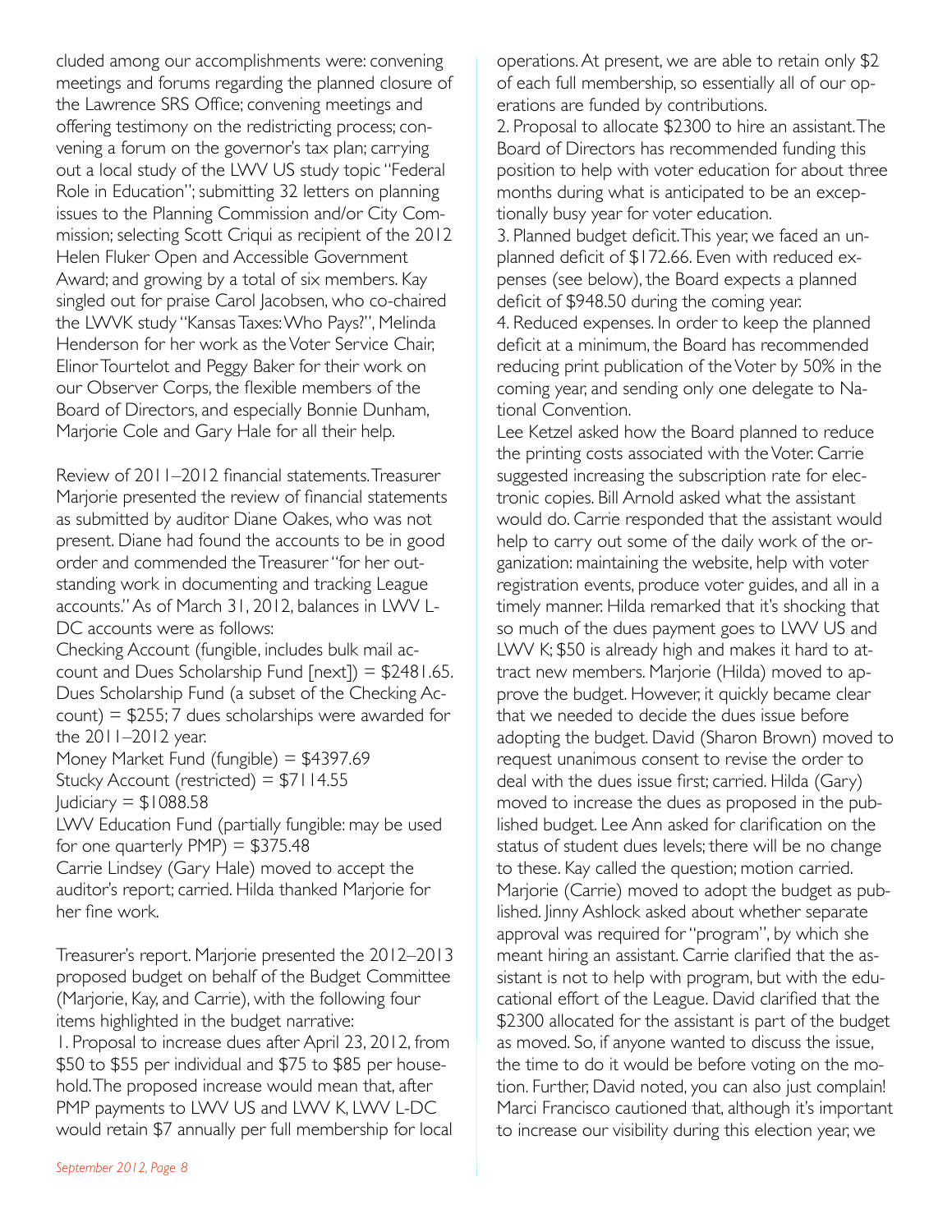may not benefit from increased membership (due to high PMP) and we probably won't be able to keep it up next year. David noted that it's a little risky, but not too risky, since a good part of the budget comes from member contributions, so new members may well generate new contributions, as well. Melinda asked about how much we've sought contributions from sources outside League. Kay noted that we've received some money, but always from the same few sources. Bonnie noted that she was initially opposed to the idea of hiring an assistant, but, every time we have run an advertisement in the Voter, no one has volunteered. Kay added that we seem to have had difficulty encouraging people to take leadership roles in the organization. Lynn Bodle added that this is an exceedingly important election year! Kay called the question; motion carried.

Nominating Committee report and election of officers. Sharon presented the slate of candidates on behalf of the Nominating Committee (Sharon, Marjorie, Melinda, Carol Nalbandian, and Mary Lou Wright). **Officers** 

President: Carrie Lindsey (second year of a two-year term, the first year served as President-Elect) President-Elect: David Burress (first year of a two-year term, the second to be served as President)

Vice President: Milton Scott (second year of a twoyear term)

Secretary: Caleb Morse (second year of a two-year term)

Treasurer: Marjorie Cole (first year of two-year term)

Directors (two-year term): Margaret Arnold, Sally Hayden, Cille King, Marlene Merrill [continuing on in the second year of their two-year terms are: Bonnie Dunham, James Dunn, Melinda Henderson, and Ruth Lichtwardt]

Nominating Committee for 2012–2013 Sharon Brown, Chair (non-Board member) Kay Hale (non-Board member) Mary Lou Wright (non-Board member) Plus 2 members of the Board of Directors, to be ap-

pointed

Kay solicited nominations from the floor, but there were none. Sharon (Hilda) moved to cast a unanimous ballot for the slate of nominees; carried.

Changing of the guard. Kay surrendered the gavel to new president Carrie. Carrie presented Kay and outgoing Board member Bob Duver with gifts. There was a round of applause for both, and Kay informally swore in the new Board. Carrie took over the meeting.

Adoption of 2012–2013 Program. James Dunn presented the proposed review II. Social Policy: Housing for Low-Income Groups (approved in 1975); Carrie presented the proposed review of our position IV. Local Government (approved in 1979), with an eye towards expanding the position to include county government, school districts, and task forces. Caleb asked whether it was possible to carry out two concurrent studies. Carrie opined that yes, and furthermore both are reviews and may not result in full studies. Melinda noted that the primary school district in the county is USD 497, but there are also others. Kay added that any position we adopt should apply to the entire county. Hilda thought that we need to concentrate on Lawrence and USD 497. Marci suggested removing "County" from before "School Board" in the statement of question. Marci (Margaret) moved to change the wording of the question to "Should school boards and task forces be included in this statement?"; carried. Forrest Swall noted that several members of the Older Women's League present were involved with a movement to enact Death with Dignity legislation in Kansas, and asked if this would be an appropriate topic of study by LWV L-DC. Marci thought it would be a good subject for study, but at the state level, and suggested it be put forward for adoption as part of LWV K program in 2013. To this, David noted that, technically, our bylaws do not allow introduction of subjects of study from the floor at Annual Meeting (although he was quick to add that anything can be done, if it's done by unanimous decision). Marci (Sally) moved to accept the proposed programs; carried.

Directions to the Board of Directors for 2012–2013: Address Forrest's question about taking up a study of Death with Dignity legistlation at the state level. [None other.]

#### Announcements.

There were several announcements, including solicitations for questions for candidates in upcoming elections and help with voter registration efforts, and notification of upcoming meetings.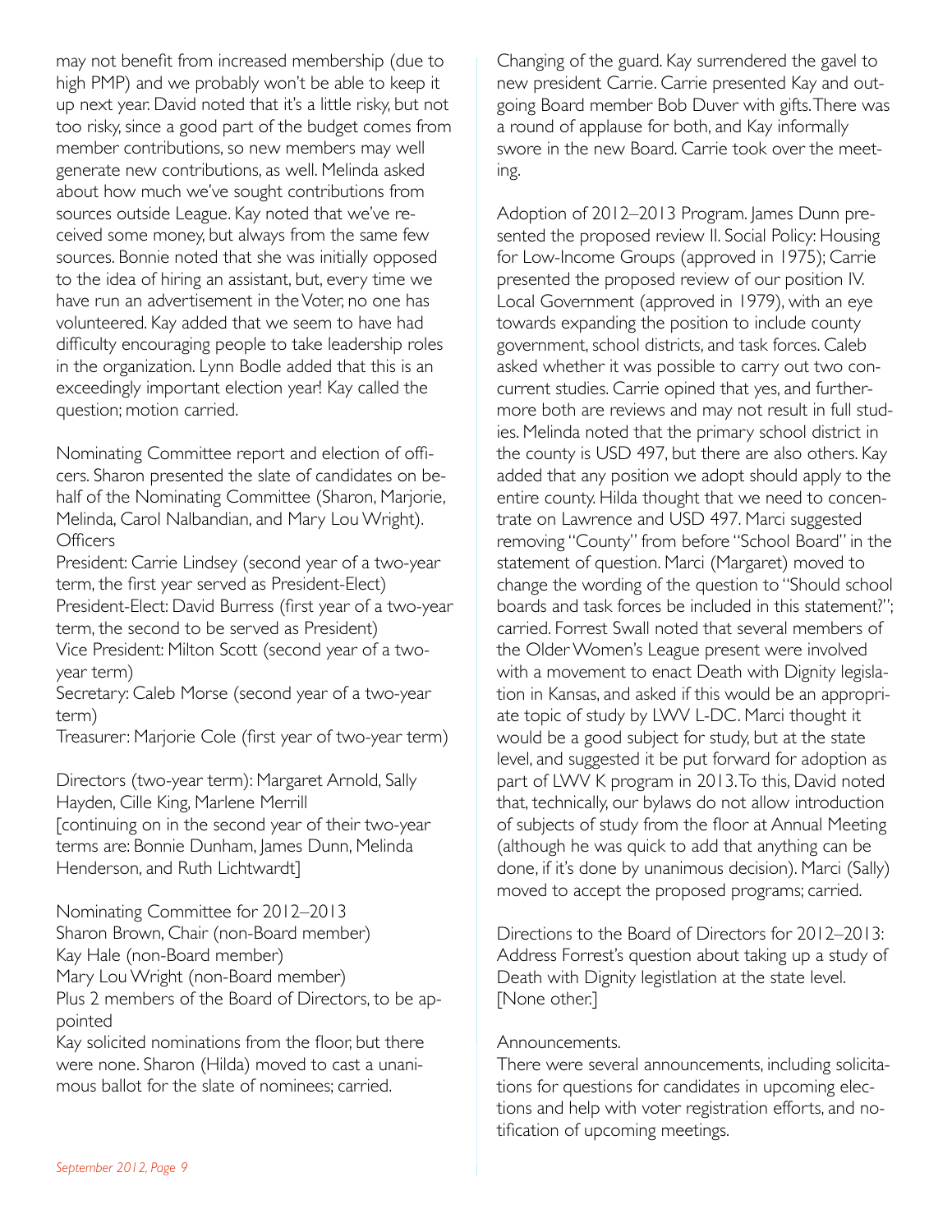Adjournment. Hilda (Bob Duver) moved to adjourn; carried. Meeting ended at 2:30 pm.

Respectfully submitted, 11 May 2012, by Caleb Morse; revised 29 May 2012, 14 August 2012.

Read and approved with modification on 29 May 2012 by the Committee to Read the Minutes of the 2012 Annual Meeting, Jeanne Mann and Arline Seely-Bensch, members.

# Highlights of the August 2012 Land Use Committee Meeting August 18, 2012

The Land Use Committee (LUC) met August 18th to discuss six items on the August 20th Planning Commission (PC) Agenda, plus one issue on the August 21st City Commission (CC) Consent Agenda. After discussion, we decided to write two letters to the PC and one to the CC. To review our report in full, please visit our website (lawrenceleague.com) and select the Reports and Minutes section.

Our first letter to the PC was regarding Item No. 4, The Preliminary Plat for Gateway Addition. This site is better known as the "Sports Village," which would be located at the northwest corner of Sixth Street and the SLT (K-10). The tract of land is 146 acres, approximately 100 of which are planned to be a private commercial development with CC600 Zoning (Community Commercial having a limit of 600,000 square feet of commercial retail development). The remainder to the north is planned to be the Sports Village. A Baldwin Creek tributary runs through the 46-acre site, which is planned to be diverted and partly channeled underground with the remainder above ground. The main exit point to Highway 40 will be directed to right-turn only, which will require, at least temporarily, traffic to travel to an intersection and then make a U-turn back to Lawrence.

Because of that and other problems, some noted in the Staff Report, we wrote a letter citing four points: (1) concerns that the buffer area between the proposed development and the residential area to the north isn't large enough, (2) the proposed stream treatment is contrary to our League Environmental Position, (3) commended staff for acknowledging the traffic problems and objected to the forced U-turn access route, and (4) pointed out that the preliminary plat is being approved too early and should be deferred until the other decisions about the property and use have been made. OUTCOME: the preliminary plat was approved.

The second LUC letter to the PC was in regard to Item No. 6, Comprehensive Plan Review of the Tax Increment Financing Proposal for the Ninth and New Hampshire Project. This review by the PC is required by State Law to determine if the redevelopment plan is consistent with the comprehensive general plan. The Staff Report is very inclusive. The initial project is an extended stay hotel to be located on the southeast side of New Hampshire and Ninth Street, downtown. Eligible project costs include construction of the underground parking garage, infrastructure expenses, possible acquisition and site preparation of the Salvation Army property, and interest costs. The following is taken from the "Redevelopment Project Financial Feasibility Study" and describes how the development would be subsidized. In addition to the TIF, the project would also be paid for by sales taxes collected on site.

*Tax increment funds may only be used to pay for specified eligible project costs, including principal and interest on debt used, in whole or in part, to finance projects within a redevelopment district. Such debt includes notes, special obligation bonds, full faith and credit tax increment bonds, and other debt instruments. Tax increment also may be paid to a developer/owner over time as reimbursement for eligible costs incurred up-front. This payment mechanism is commonly referred to as pay-asyou-go financing and may include not only the principal amount of such costs but also all or a portion of the interest accrued thereon.*

The LUC letter stated our position on city subsidization of private development (we oppose it), and indicated that we could not support the financing of the project. OUTCOME: the PC reviewed the report and sent it on to the City Commission for approval.

Our third letter was addressed to the City Commission regarding the initiation of seven text amendments to the Land Development Code that would be sent to the Planning Commission for formal wording